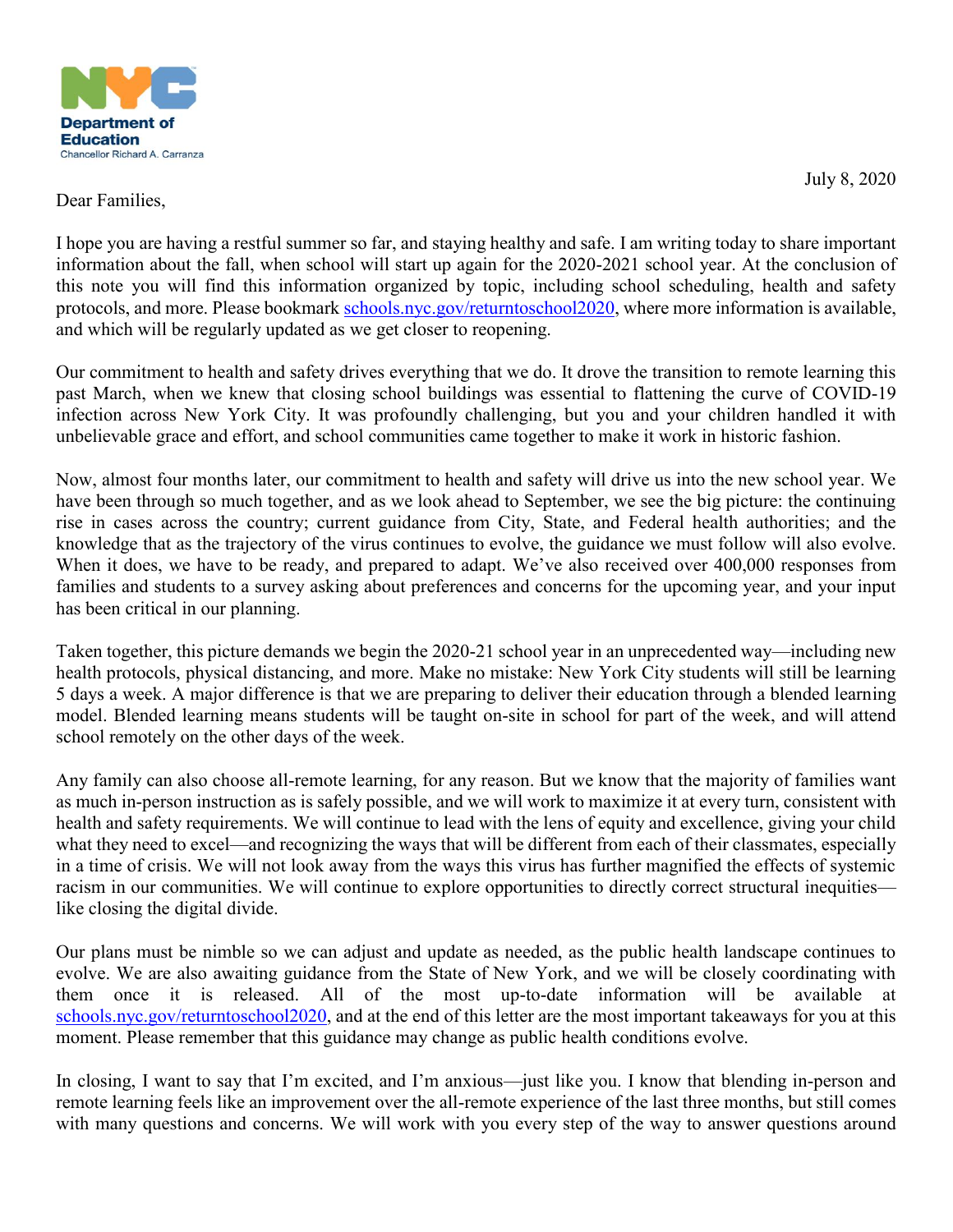

sibling scheduling, transportation, what happens if there's a confirmed case in a school, and more. I'm committed to doing everything I can to make this easy for you—and I will not compromise on health and safety.

I always say that New York City has the best students, families, and staff in the world—and that nothing will ever change that. A safe return to schools in the fall, and the broader safety of our whole city, will require we consistently work together as partners—DOE staff, families, and students. Together we can ensure that the 1.1 million students—your children—in the NYC public school system get the education they deserve in the safest, most supportive environments possible.

Sincerely,

*Cema*n-

Richard A. Carranza Chancellor New York City Department of Education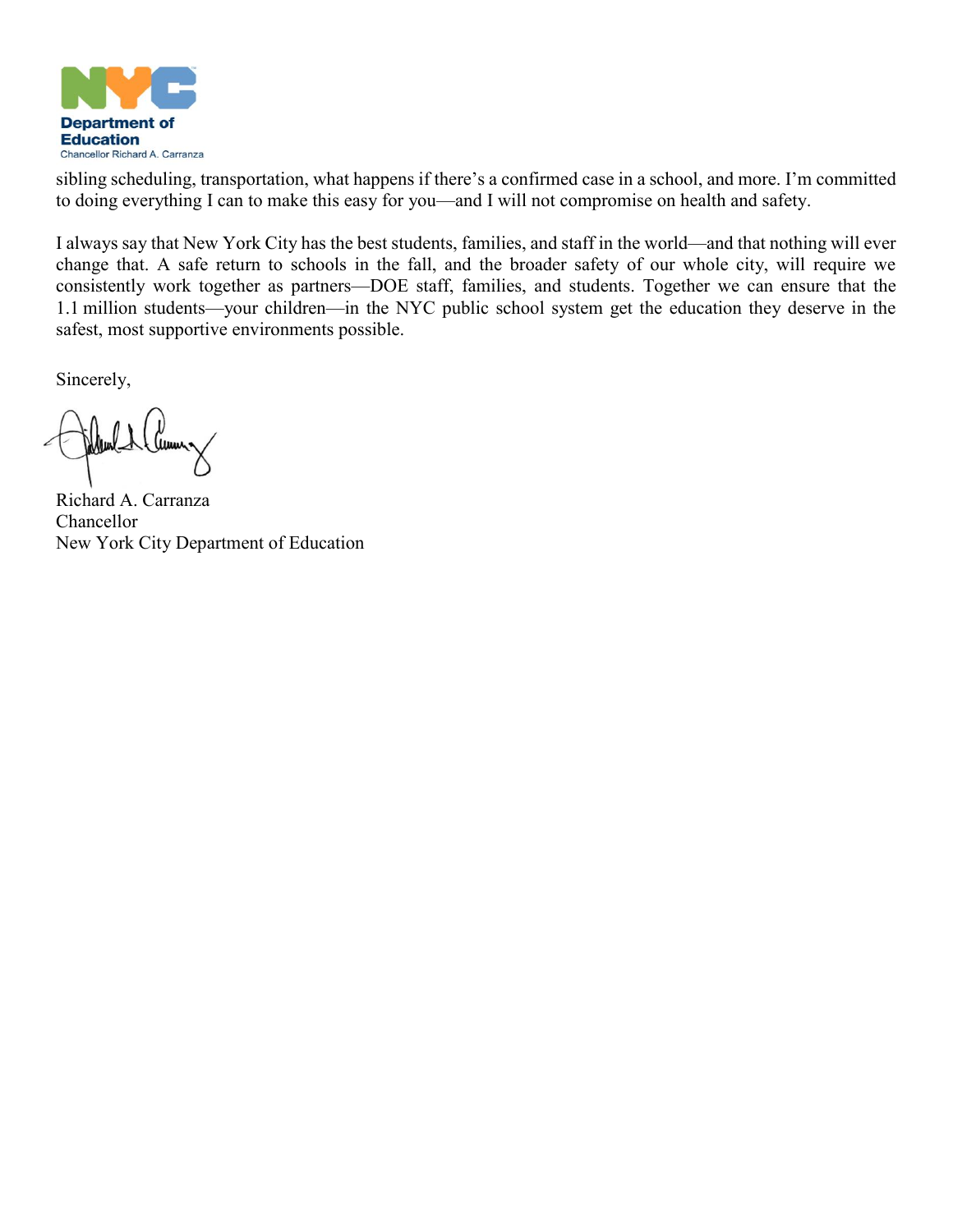

### **Return to School 2020: Critical Information**

#### **Overall Guidance**

- The 2020-21 school year will start in September 2020. We will announce details about the first day of school in the coming weeks.
- NYC students will be learning 5 days a week, whether in-person in school buildings or remotely at home.
- We are maximizing in-person instruction as much as possible given health and safety guidance, which includes social distancing. Students will return in either a blended learning model (a combination of remote learning from home, and in-person instruction in school buildings), or a fully remote learning model from home, if you so choose.
- Health officials have made clear that following basic safety protocols are key to reducing the spread of COVID-19: social distancing, face coverings (masks), handwashing, and staying home when sick.

#### **Developing Your Child's Schedule**

As of now, given current health and safety guidance, we will not be able to have 100% of students present in a school building on any given day. You should expect to hear from your school in August regarding your child's specific schedule.

Under the blended learning model, students will be taught on-site in school buildings for part of the week, and will learn remotely from home on the other days of the week.

- Schools will choose a schedule from a limited number of models that take into account the space constraints of their school buildings, and that prioritize consistency for parents and students in their scheduling.
- You can expect your child or children to be in school one to two consistent days per week, with additional in-person days on a rotating schedule based on groups or cohorts of students.
- Schools will make every effort to safely conduct as much instruction in-person as possible, and your principal will communicate your child's schedule with you in August.

We know that there are families who may not feel comfortable going back into school buildings in the fall. You can elect to choose all-remote learning for your child; a web form will be shared with you on July 15 that will allow you to select that preference by August 7. Families who have chosen fully remote learning at the beginning of the school year will be allowed to transition back into in-person instruction on a quarterly basis. Once the school year begins, families can choose to go fully remote at any time.

## **New Health and Safety Protocols**

- All people (including students and adults) in a school building should remain at least 6 feet apart at all times, including in classrooms, common areas, and during lunch periods.
- Face coverings will be required for all students, staff, and visitors while inside buildings. Disposable face coverings will be provided to students and staff who need them.
	- o Exceptions will be made for those who cannot wear masks for developmental reasons, including based on their age.